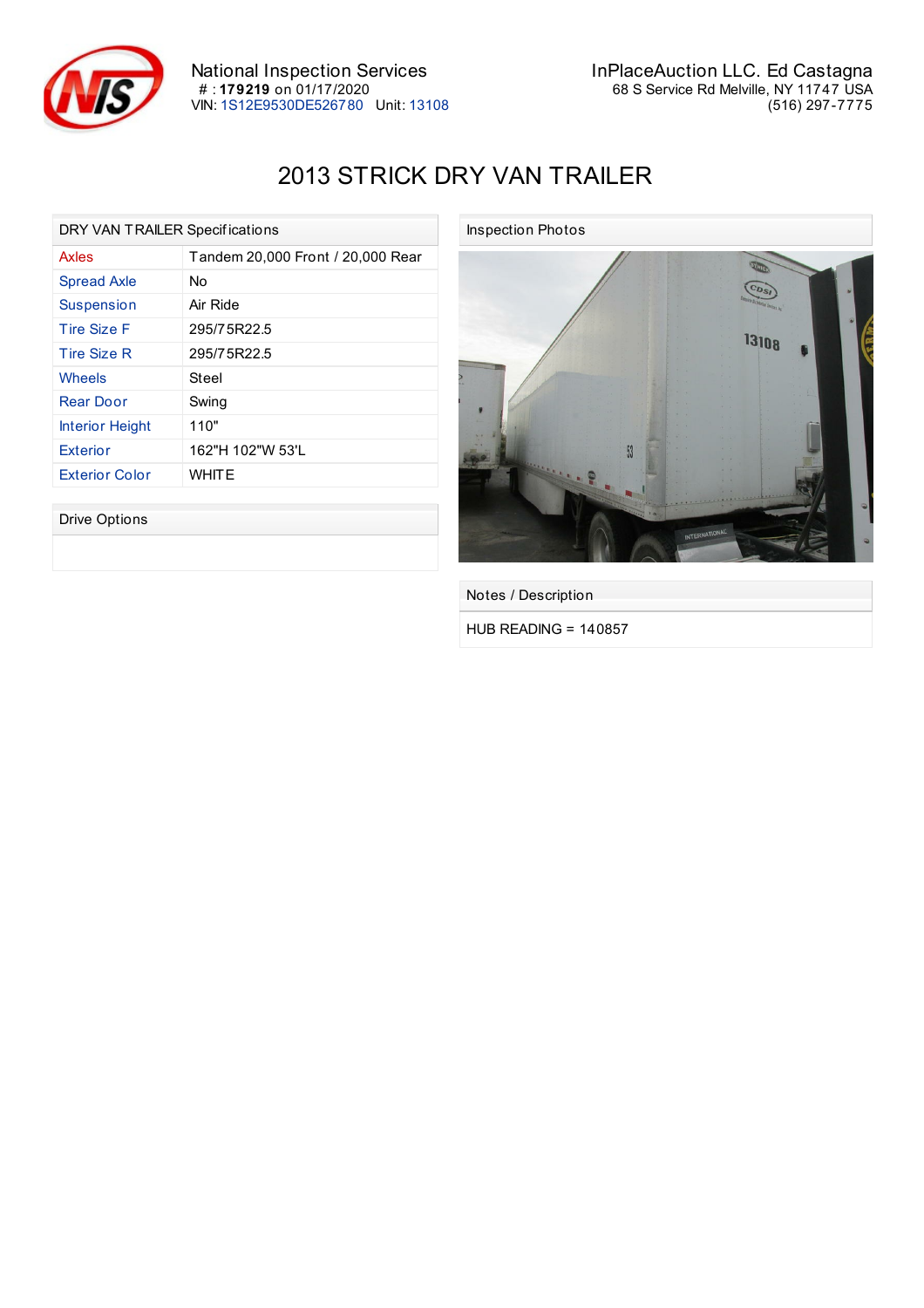

National Inspection Services # : **179219** on 01/17/2020 VIN: 1S12E9530DE526780 Unit: 13108

InPlaceAuction LLC. Ed Castagna 68 S Service Rd Melville, NY 11747 USA (516) 297-7775

## 2013 STRICK DRY VAN TRAILER PHOTOS